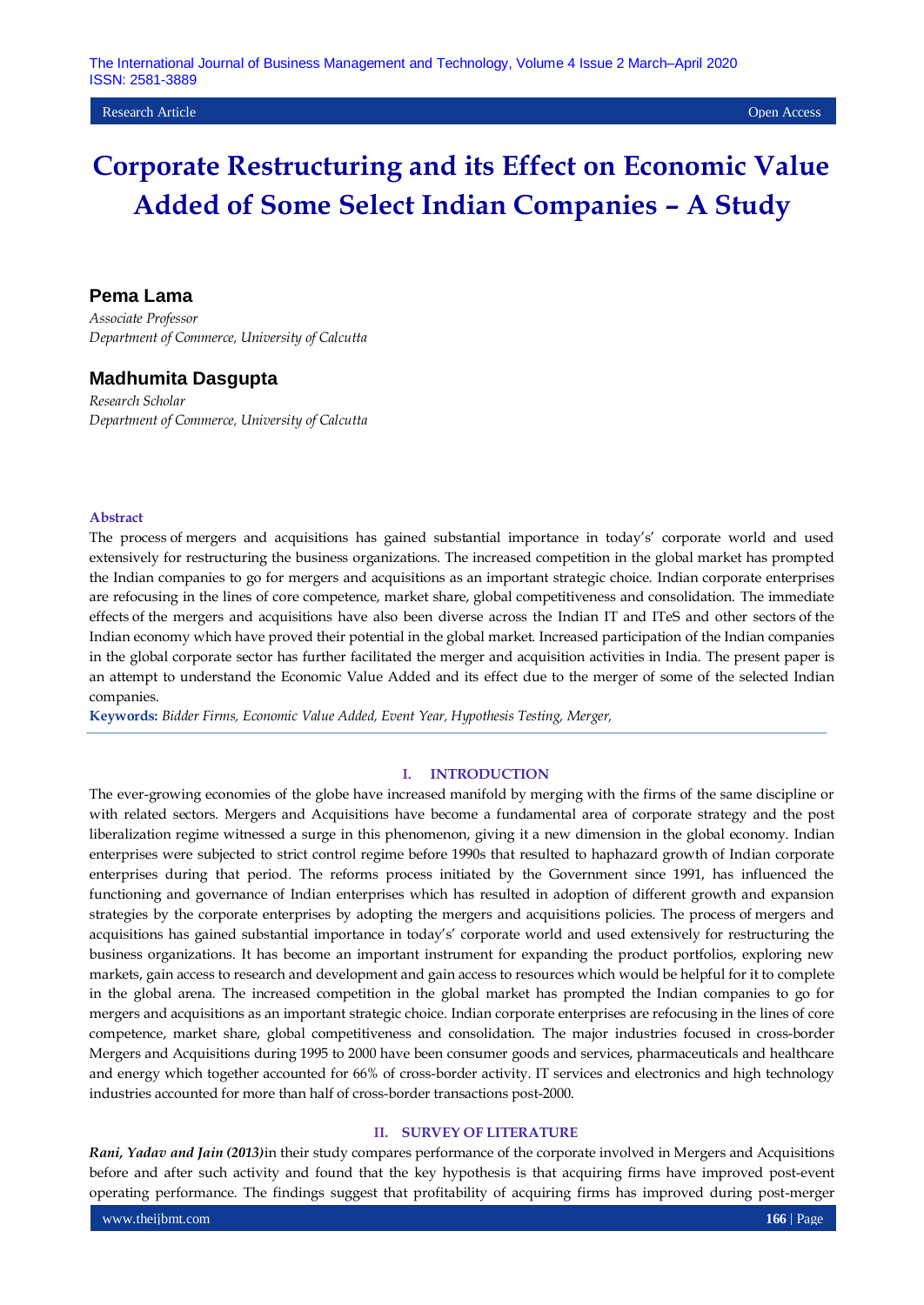### *Corporate Restructuring and its Effect on Economic Value Added of Some Select Indian Companies – A Study*

phase. Mergers and acquisitions have resulted in better and improved performance. *Singh (2013)* tries to capture the performance of 20 public limited companies listed on the stock exchange through the comparison of financial ratios and analysed that there was significant increase in the mean operating profit margin, net profit margin ratios, return on net worth and return on capital employed after the merger. *Duggal (2015)* examined the impact of mergers on the financial performance of Indian banks and also investigated the sustainability of the impact of merger after the event date. Only public sector bank mergers were considered for investigation. The mergers in banking sector announced between the years January 2001 to December 2006 were considered for the study. On analyzing the given ratios for a period of 3-year pre and 5-year post it became evident, that major impact was seen in terms of return to assets ratio as maximum banks in the samples showed significant results. To conclude, mergers proved to have a propound effect on banks' ability to earn profits and building on assets for future growth. *Shorewala and Chaudhary (2016)* identified the implications of Make in India initiatives on the restructuring strategies of different firms in India. Even though the country suffers from various obstacles, the aforesaid initiative promotes domestic manufacturing coupled with tax concessions and comparatively cheap labor appear as a good reasons to attract more multinationals in India.

## **III. RESEARCH GAP**

The studies that have been enumerated here and others, have tried to emphasize on the operating performance of the companies and have considered the Balance Sheet figures for the ascertaining the performance differential. It is found that only considering the operating performance as the indicator of improvement does not reveal the true nature of the merger effect. Economic Value Added (EVA) is another dominant tool which shows how the company performance is to be achieved over the coming years. The present study is an attempt to understand how the Economic Value Added has changed over the years for some selected Indian companies from various sectors and whether the merger has brought any result in any structural break in the Economic Value Added due to this event.

## **IV. OBJECTIVES OF THE STUDY**

The present study tries to fulfill the following objective -

 It tries to find whether the firms have registered a positive Economic Value Added and whether there is any significant change in the pre and post event years with respect to the same.

## **V. RESEARCH METHODOLOGY**

The study focuses mainly on the acquiring firms' Economic value Added and its behavior over the years due to the merger. This chapter is the fundamental framework on which the study is based and is divided among the following sections:

## **5.1 DATA SET**

The data set used in the study is for five companies which have undergone merger in2008-2009. The companies are listed in both BSE and NSE. The details provided in the **Table – I** shown below.*-*

| S.No.          | Name of the Company    | <b>Date</b> | <b>Acquirer</b>                            | <b>Target</b>                                             |
|----------------|------------------------|-------------|--------------------------------------------|-----------------------------------------------------------|
| 1              | <b>Sunteck Realty</b>  | 21/07/2008  | Sunteck Realty Ltd                         | Amrut Consultancy Pvt Ltd                                 |
| $\overline{2}$ | <b>Birla Precision</b> | 22/10/2008  | <b>Birla Precision</b><br>Technologies Ltd | Zenith Birla (India) Ltd                                  |
| 3              | Colgate-Palmolive      | 16/12/2008  | Colgate-Palmolive<br>(India) Ltd           | SS Oral Hygiene Products Pvt<br>Ltd                       |
| $\overline{4}$ | Reliance Petroleum     | 02/03/2009  | Reliance Industries Ltd                    | Reliance Petroleum Ltd                                    |
| 5              | Asian Paints           | 30/03/2009  | Asian Paints Ltd                           | <b>Technical Instruments</b><br>Manufacturers (India) Ltd |

## **5.2 TOOLS AND TECHNIQUES**

The data is considered for five companies which have had mergers in the year 2008-2009. The hypothesis has been set for carrying out a t-test. The pre merger years are 2004to 2008 and post-merger years are from 2010 to 2014 for 2009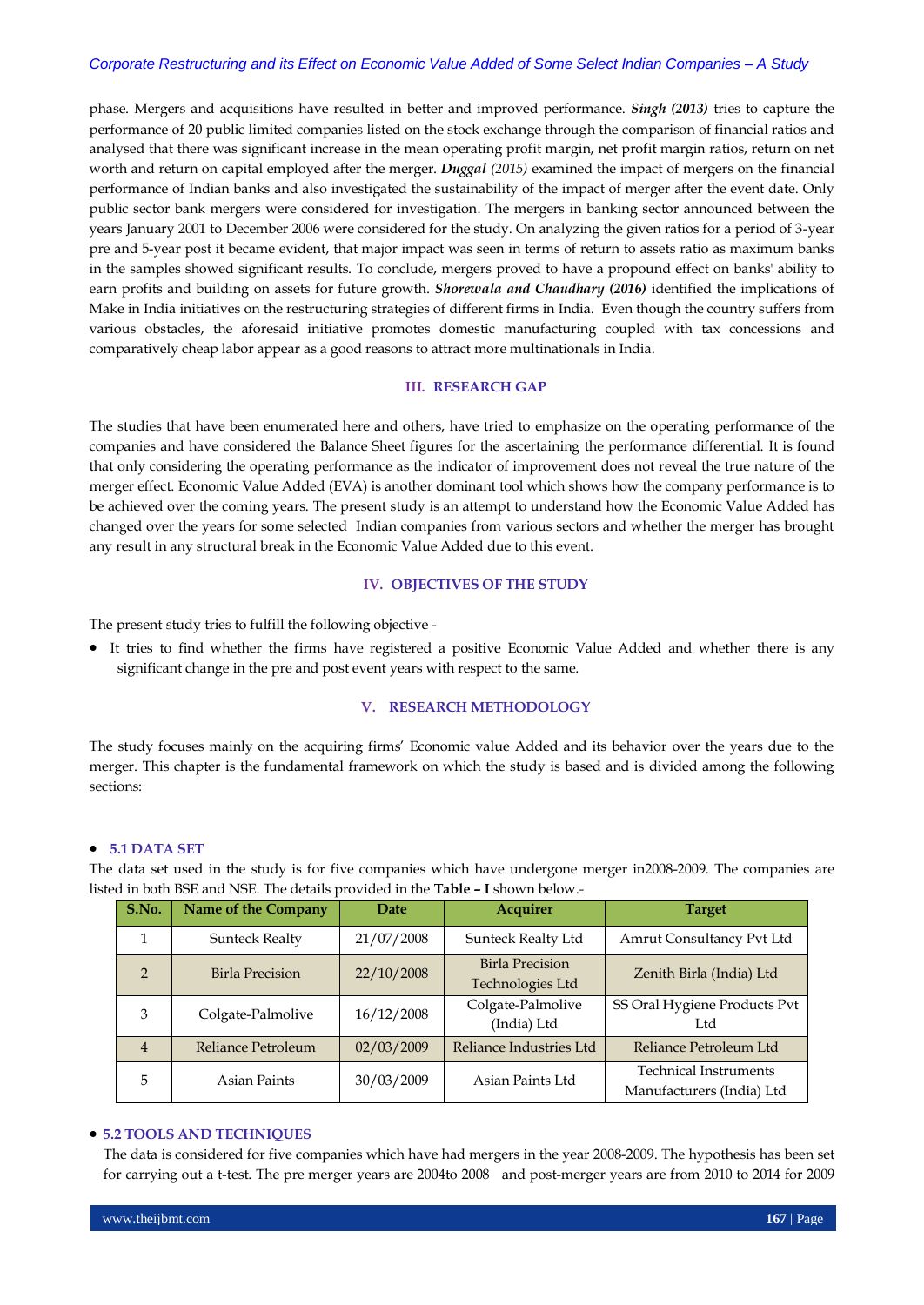as the event year. Firstly, Economic Value Added (EVA) is calculated and subsequently t-test is applied to draw the necessary inferences.

### **5.3 HYPOTHESIS**

**H0= There is no significant change in the Economic Value Added in the post event era. H1= there is a significant change in the Economic Value Added in the post event era.**

### **VI. ANALYSIS AND FINDINGS**

The companies selected are both listed on NSE and BSE and have been considered for Economic Value Added(EVA) calculation. The following formulas were used for deriving the same.

**Return on Equity**= Equity Earnings /Average equity

| $=$ Profit after Tax/ (Equity + Reserves)                                                   | 1.1 |
|---------------------------------------------------------------------------------------------|-----|
| <b>Growth Rate</b> = $1x$ Payout Ratio x Return on Equity                                   | 1.2 |
| Cost of Equity = Dividend in the next period/ (Current Market Price+ Growth Rate) _____ 1.3 |     |

**Economic Value Added**= Profit after Tax-(Cost of Equity x Equity Capital) \_\_\_\_\_\_\_\_\_\_\_\_ **1.4**

The Economic Value Added data is then analyzed through t-test to understand whether there is any significant change in the pre and post event years.

**Table II: Mean EVA of selected Companies (in pre and post-merger years)**

|                                        |                            | <b>Mean EVA</b>    |                     |  |  |  |
|----------------------------------------|----------------------------|--------------------|---------------------|--|--|--|
| S.No.                                  | <b>Name of the Company</b> | (Pre-merger years) | (Post-merger years) |  |  |  |
|                                        | <b>Sunteck Realty</b>      | 0.6260             | 33.88538799         |  |  |  |
| C                                      | <b>Birla Precision</b>     | 3.3113             | 6.53                |  |  |  |
| 3                                      | Colgate Palmolive          | 149.7088371        | 461.4571146         |  |  |  |
| 4                                      | Reliance Petroleum         | 10626.6152         | 19878.9258          |  |  |  |
| 5                                      | Asian Paints               | 229.1205           | 944.3214749         |  |  |  |
| Source: Self computed by the Author(s) |                            |                    |                     |  |  |  |

The test statistic is  $\mathbf{t} = d\mathbf{y}$   $\mathbf{y}/n\mathbf{1}$ , where  $\mathbf{d}$  and  $\mathbf{S}$  denote respectively the mean and standard deviation of the Differenced<sub>i i.e</sub>.d =  $\sum$ d<sub>i</sub> $\ln$  and S<sup>2</sup> =  $\sum$ d<sub>i</sub> $\ln$  –  $[\sum$ d<sub>i</sub> $\ln$ ]<sup>2</sup>

**Table III: Calculation for t-test analysis of Economic Value Added**

| Name of the Company                                       | $\mathbf{x}$ | y                       | $d=x-y$                 | d <sup>2</sup> |  |  |  |  |  |
|-----------------------------------------------------------|--------------|-------------------------|-------------------------|----------------|--|--|--|--|--|
| Colgate-Palmolive                                         | 149.7088371  | 461.4571146             | -311.748277             | 97186.98852    |  |  |  |  |  |
| Reliance Industries                                       | 10626.6152   | 19878.9258              | $-9252.31062$           | 85605251.81    |  |  |  |  |  |
| <b>Sunteck Realty</b>                                     | 0.6260       | 33.88538799             | -33.259388              | 1106.18689     |  |  |  |  |  |
| Asian paints                                              | 229.1205     | 944.3214749             | $-715.201023$           | 511512.503     |  |  |  |  |  |
| Birla precision                                           | 3.3113       | 6.53                    | -3.21874377             | 10.36031148    |  |  |  |  |  |
|                                                           |              | $\sqrt{d}$ =-10315.7381 | $\Sigma$ d2=86215067.85 |                |  |  |  |  |  |
| $d = -2063.14761$ ; $S^2 = 12986435.51$ ; $S = 3603.6697$ |              |                         |                         |                |  |  |  |  |  |
| $T = dJ S/\sqrt{n}$ : -1-0.28625648                       |              |                         |                         |                |  |  |  |  |  |
| Here, t = -2063.14761/3603.6697/ $\sqrt{5}$ -1            |              |                         |                         |                |  |  |  |  |  |
| $= -0.2862$                                               |              |                         |                         |                |  |  |  |  |  |
| Source: Self computed by the Author(s)                    |              |                         |                         |                |  |  |  |  |  |

From the above table the observed value is -0.2862 and the critical region for 1% level of significance and 4 degrees of freedom is  $|t| \ge 4.032$ , therefore we cannot reject the H<sub>0</sub> and it can be concluded that there is no significant change in the mean operating profit after the merger event.